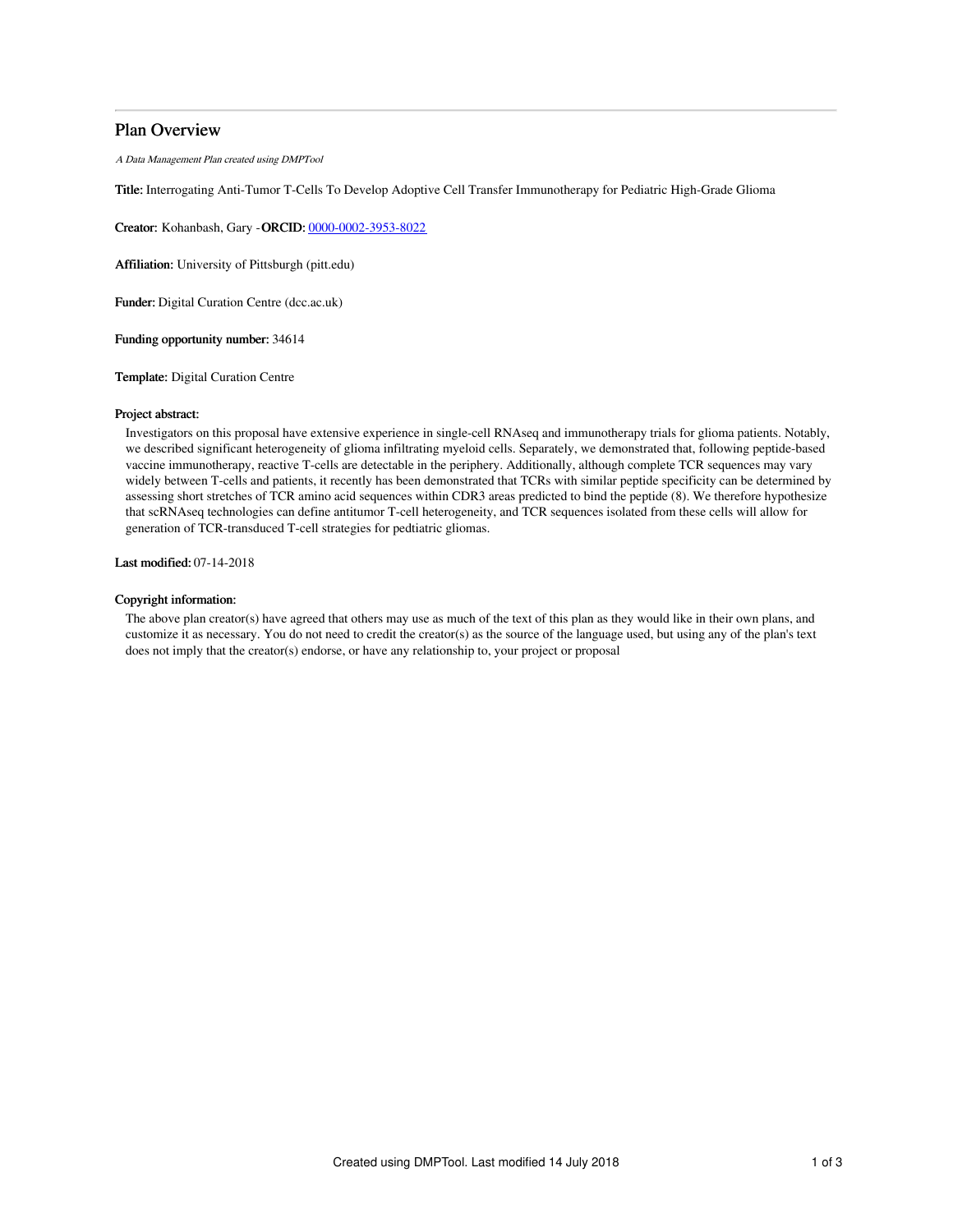# Interrogating Anti-Tumor T-Cells To Develop Adoptive Cell Transfer Immunotherapy for Pediatric High-Grade Glioma

### Data Collection

#### What data will you collect or create?

TCR sequences 5' Gene Expression data in T-cells

#### How will the data be collected or created?

Data will be generated at the CHP Genomics Core and analysis will be performed by Aaron Diaz at UCSF

### Documentation and Metadata

#### What documentation and metadata will accompany the data?

Patient tumor type Sample type (Autopsy, Fresh, archival) Number of cells Antigen specificity Data quality Aquisition date Provider location

### Ethics and Legal Compliance

#### How will you manage any ethical issues?

All studies will be completed under an approved IRB protocol, or written exemption from the University of Pittsburgh IRB

#### How will you manage copyright and Intellectual Property Rights (IP/IPR) issues?

The University of Pittsburgh Innovation Institute will be the primary contact for all issues regarding IP/IPRs

### Storage and Backup

#### How will the data be stored and backed up during the research?

Data will be stored on Basecamp.com, backed up on an external hard drive housed at the University of Pittsburgh and stored on network drives at the University of Pittsburgh. Lab notebooks will be kept in the lab at which work was completed. Aaron Diaz at UCSF will be responsible for backup and recovery of data. In case of an incident involving complete loss of data, and absence of possible data recovery, experiments will be repeated.

#### How will you manage access and security?

basecamp is monitored by Dr. Kohanbash. The external hard drive will be used to back up all data at least 1 time/week. The University of Pittsburgh cloud storage allows for secure sharing of data between investigators.

### Selection and Preservation

#### Which data are of long-term value and should be retained, shared, and/or preserved?

All data will be stored for a minimum of 10 years from the time of collection. TCR data may remain off of public serves until approval is received from the University of Pittsburgh Innovation Institute.

#### What is the long-term preservation plan for the dataset?

As soon as feasible data will be uploaded to ArrayExpress.

### Data Sharing

#### How will you share the data?

Positive and negative date, and protocols, will be shared through publication, presentation at national and international meetings. Additionally, data will be uploaded on